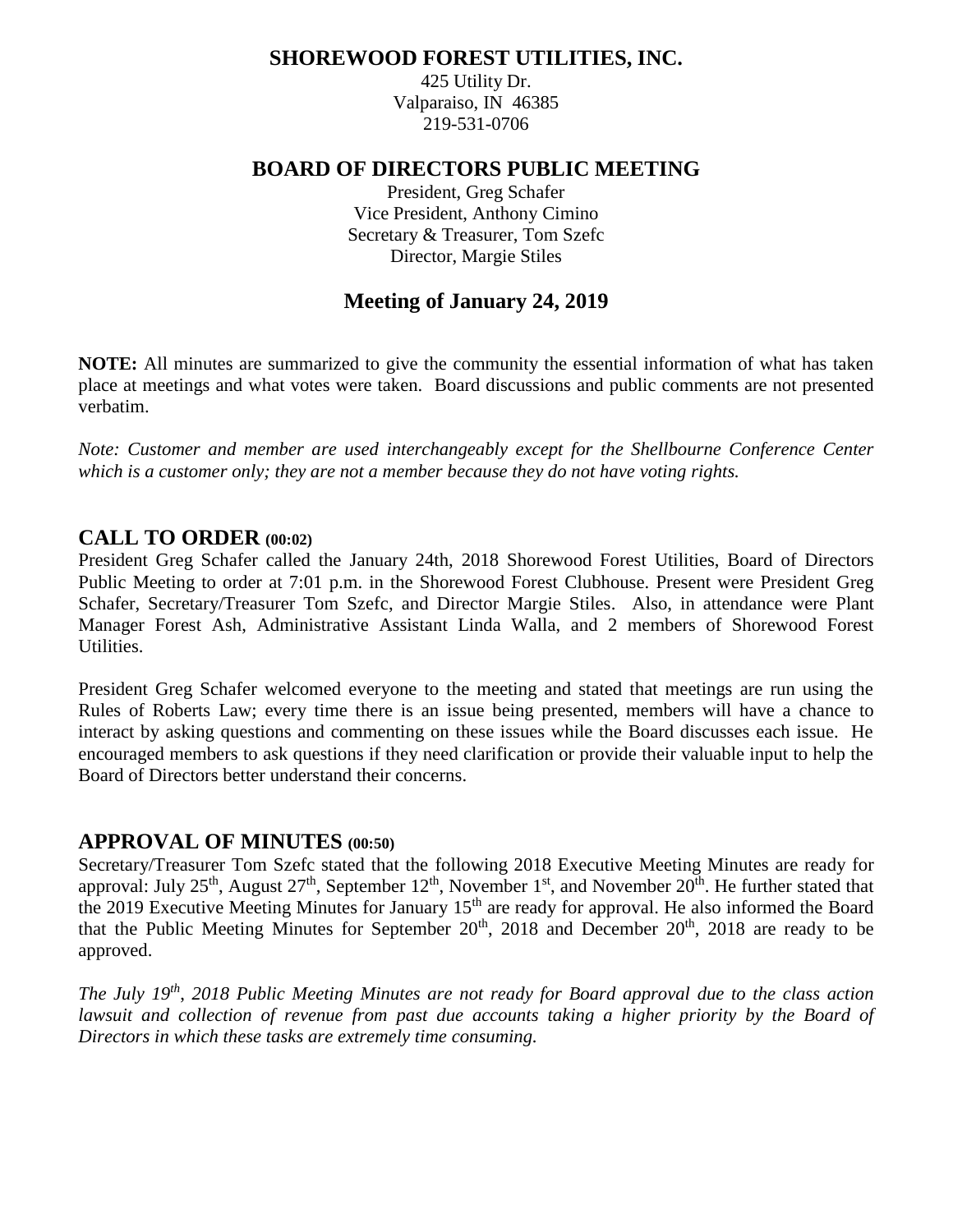**A motion was made by Secretary/Treasurer Tom Szefc and seconded by Director Margie Stiles to accept the 2018 Executive Meeting Minutes for July 25th, August 27th, September 12th, November 1 st, and November 20th, along with the 2019 Executive Meeting Minutes for January 15th, as well as the Public Meeting Minutes for September 20th, 2018 and December 20th, 2018 are ready to be approved. The motion was unanimously approved with Vice President Anthony Cimino voting by proxy.**

# **OPERATIONS REPORT (December 2018) (2:53)**

Plant Manager Forest Ash presented the Operations Report as follows:

- The plant has been running efficiently; we have not only met, but well exceeded all National Pollutant Discharge Elimination System (NPDES) permit *winter limit* requirements.
- We had an average flow of 238,800 GPD and our high flow was 320,100 GPD. We treated a total of 7.3 million gallons of wastewater.
- The following are the National Pollutant Discharge Elimination System (NPDES) permit monthly average limits and the lab results of our influent and effluent:

| <b>DECEMBER</b>   | <b>INCOMING</b> (Av) |      | <b>OUT GOING (Av)</b> |      | I.D.E.M. (Limits) |             |  |
|-------------------|----------------------|------|-----------------------|------|-------------------|-------------|--|
|                   | lbs.                 | mg/1 | lbs.                  | mg/1 | lbs.              | mg/1        |  |
| <b>CBOD</b>       | 672                  | 314  | 5.7                   | 3.2  | 93.9              | 25          |  |
| <b>TSS</b>        | 1034                 | 463  | 5.2                   | 2.8  | <b>112.7</b>      | 30          |  |
| <b>AMMONIA</b>    |                      | 20.1 |                       | 0.3  |                   | $1.5\,$     |  |
| <b>PHOSPHORUS</b> |                      | 6.0  |                       | 0.5  |                   | ${\bf 1.0}$ |  |

CBOD - Carbonaceous Biochemical Oxygen Demand. TSS - Total Suspended Solids

# • **Shop Log**

- 1. Cleaned Roxbury & Wessex Lift Stations.
- 2. Finished installing the transfer switches for the new generators that were installed at the Roxbury, Amhurst and Wexford Lift Stations.
- 3. Once NIPSCO installs the gas lines for our generators at the Roxbury, Amhurst, and Wexford Lift Stations, they will be operational.
- 4. The pump that feeds the Ferric Chloride to the plant failed; we replaced it with a new one.
- 5. We have inventoried the old Rotary Phase converters and have found one that was in working condition. This gives us a backup if one fails (Roxbury and Surrey Hill Lane).
- 6. We cleaned lift stations #1  $&$  #2 at Sagamore.
- 7. We were called out to the Sagamore Lift Station #1 for a high flow level. Upon arrival, I found that neither pumps were working. I could not find anything wrong; there was power at all points, so I decided to manually engage the motor starter; once it was engaged, both pumps began to work again. I checked the amperage on the pumps; both were good, and the pumps are still working.

# **FINANCIAL REPORT (7:59)**

Secretary/Treasurer Tom Szefc presented the financial reports as follows: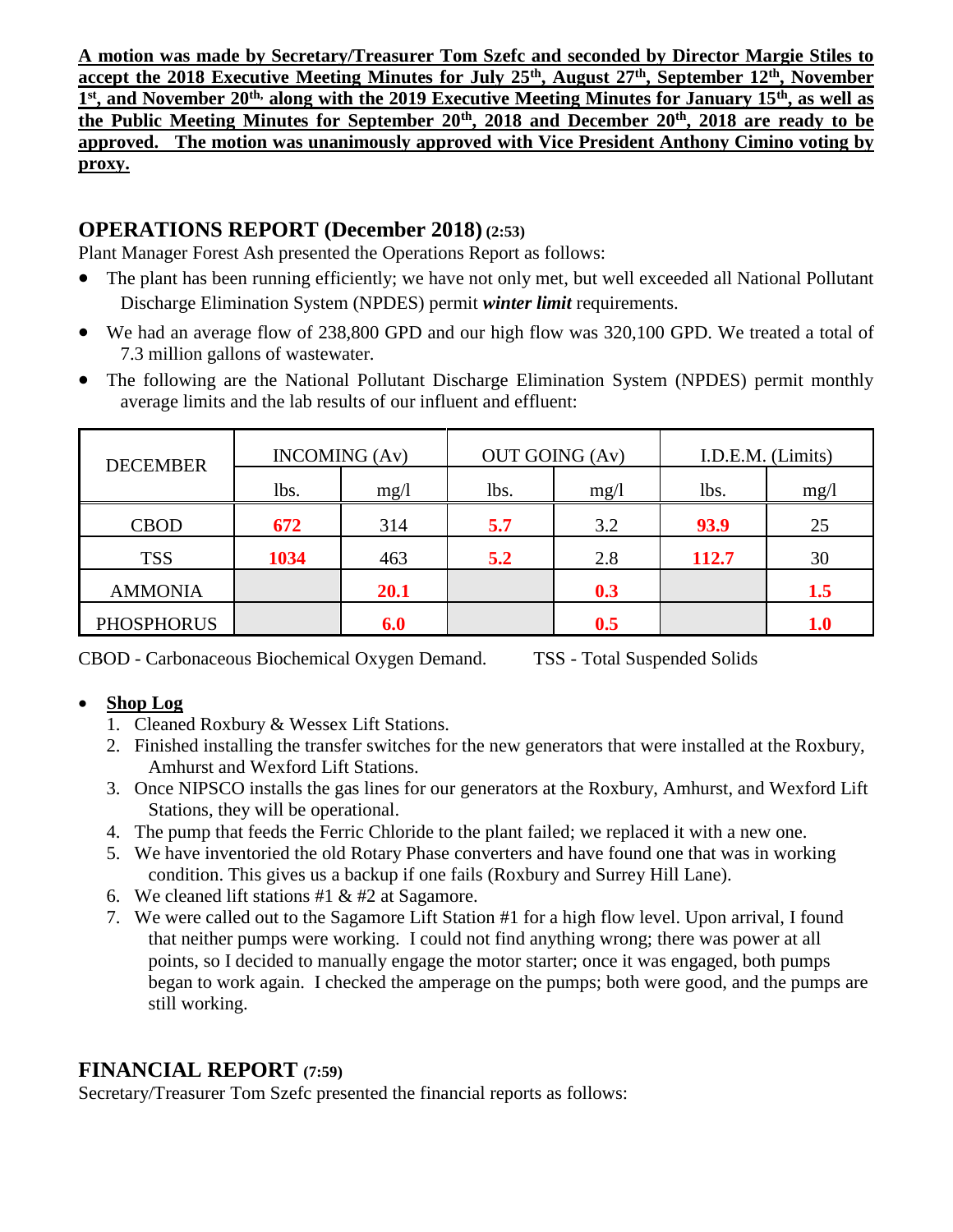|                                                                                                                          | Bond 2014A (Regions Bank) [Non-Taxable]:<br>Bond 2014B (Regions Bank) [Taxable]:                                                                                   | \$2,430,000 @ 1% » 4.6% Interest Rate<br>\$1,045,000 @ 2% » 5.25% Interest Rate; | Opened: Apr 2014; Matures: Apr 2029<br>Opened: Apr 2014; Matures: Apr 2029             |          |                                   |  |
|--------------------------------------------------------------------------------------------------------------------------|--------------------------------------------------------------------------------------------------------------------------------------------------------------------|----------------------------------------------------------------------------------|----------------------------------------------------------------------------------------|----------|-----------------------------------|--|
| <b>CD (First Source Bank):</b>                                                                                           |                                                                                                                                                                    | \$1,150,000.00 @ 1.86% APY Interest Rate                                         | Opened: Oct 9, 2017; Matures: Apr 9, 2019                                              |          |                                   |  |
| Money Market (Fifth Third Bank):<br>\$400,000.00 @ 1.5% APY Interest Rate<br>Opened: Mar 27, 2018; Matures: Mar 27, 2019 |                                                                                                                                                                    |                                                                                  |                                                                                        |          |                                   |  |
|                                                                                                                          | <b>TRF = TRANSFERED FUNDS</b>                                                                                                                                      | <b>AR = ACCOUNTS RECEIVABLE</b>                                                  |                                                                                        |          |                                   |  |
| 32                                                                                                                       | <b>Total Unrestricted Funds:</b>                                                                                                                                   | Line $21 + 23 + 26 + 29 + 30$                                                    |                                                                                        | \$       | 1,710,779.87                      |  |
| 31                                                                                                                       | Total Reserve Funds:                                                                                                                                               | Line $26 + 29 + 30$                                                              |                                                                                        | \$       | 1,569,054.91                      |  |
| 30                                                                                                                       | <b>Business Elite Checking (Fifth Third Bank):</b><br>AR \$0.00 - Operating Fund (First Source Bank):                                                              | Line 19                                                                          |                                                                                        | \$       | 100.00                            |  |
| 29                                                                                                                       | Total:                                                                                                                                                             | Line $27 + 28$                                                                   |                                                                                        | \$       | 392,702.71                        |  |
| 28                                                                                                                       | Money Market Interest (Since Mar 27, 2018):                                                                                                                        | Dec Interest = $$498.71$                                                         |                                                                                        | \$       | 4,368.32                          |  |
| 27                                                                                                                       | AR \$0.00 - Operating Fund (First Source Bank):<br>TRF \$3,000.00 - Capital I & R Fund (First Source Bank):<br>AR \$0.00 - Capital I & R Fund (First Source Bank): | Line 19<br>Line 23                                                               |                                                                                        | \$       | 388,334.39                        |  |
|                                                                                                                          | Money Market Account (Fifth Third Bank):<br>TRF \$0.00 - Operating Fund (Fifth Third Bank):                                                                        |                                                                                  |                                                                                        |          |                                   |  |
| 26                                                                                                                       | Total:                                                                                                                                                             | Line $24 + 25$                                                                   |                                                                                        | \$       | 1,176,252.20                      |  |
| 25                                                                                                                       | Certificate of Deposit (First Source Bank):<br>Certificate of Deposit Interest (Since Oct 9, 2017):                                                                | Dec Interest (\$58.60/Day; 31 Days) = \$1,816.60                                 |                                                                                        | \$<br>\$ | 1,150,000.00<br>26,252.20         |  |
| 24                                                                                                                       | <b>RESERVE FUNDS</b>                                                                                                                                               |                                                                                  |                                                                                        |          |                                   |  |
|                                                                                                                          | AR \$3,000.00 - Money Market Account (Fifth Third Bank):                                                                                                           | Line 27                                                                          |                                                                                        |          |                                   |  |
| 23                                                                                                                       | <b>IMPROVEMENT &amp; REPLACEMENT FUND</b><br>Capital Improvement & Replacement Fund (First Source Bank):<br>TRF \$0.00 - Money Market Account (Fifth Third Bank):  |                                                                                  | Capacity Fees (\$2,000 / Home) + Int                                                   | \$       | 5,109.74                          |  |
| 22                                                                                                                       | <b>Operating Funds Available (Months):</b>                                                                                                                         | Line 21 / \$40,000                                                               |                                                                                        | \$       | 3.42                              |  |
| 21                                                                                                                       | Total:                                                                                                                                                             | Line $19 + 20$                                                                   |                                                                                        | \$       | 136,615.22                        |  |
| 20                                                                                                                       | <b>Petty Cash:</b>                                                                                                                                                 | Line 19                                                                          | Penalties + Int<br><b>Operating Fund</b>                                               | \$       | 100.00                            |  |
| 19                                                                                                                       | TRF \$0.00 - Money Market Account (Fifth Third Bank):<br>AR \$0.00 - Money Market Account (Fifth Third Bank):                                                      | Line 27                                                                          | Credit & Debit Cards +<br>Savings & Checking Accounts.<br>Tap-In Fees (\$1,000 / Home) | \$       | 136,515.22                        |  |
|                                                                                                                          | <b>Operating Fund (First Source Bank):</b>                                                                                                                         |                                                                                  | Sewer Payments Include: Cash +                                                         |          |                                   |  |
|                                                                                                                          | <b>OPERATING FUNDS</b>                                                                                                                                             | <b>SOURCE</b>                                                                    | <b>CASH FLOW</b>                                                                       |          | YEAR-TO-YEAR                      |  |
|                                                                                                                          | <b>UNRESTRICTED FUNDS</b>                                                                                                                                          |                                                                                  |                                                                                        |          |                                   |  |
| 17<br>18                                                                                                                 | Debt Service Reserve Target:<br><b>Amount Still Owed:</b>                                                                                                          | Line 16 - 17                                                                     |                                                                                        | \$<br>\$ | 325,920.00<br>2,176.84            |  |
| 16                                                                                                                       | Debt Service Reserve (2014A & 2014B Regions Bank):                                                                                                                 | + Line 4                                                                         | Debt Service Reserve + Int                                                             | \$       | 328,096.84                        |  |
|                                                                                                                          | <b>ESCROW ACCOUNT</b> (TO BE RETURNED WHEN BONDS ARE PAID OFF):                                                                                                    |                                                                                  |                                                                                        |          |                                   |  |
| 15                                                                                                                       | Amount Still Owed:                                                                                                                                                 | Line 13 - 14                                                                     |                                                                                        |          | \$(3, 155, 286.61)                |  |
| 13<br>14                                                                                                                 | Bond Payment Fund (2014A & 2014B Regions Bank):<br>Bond Payment Fund Target (2014A & 2014B Regions Bank):                                                          | + Line 3                                                                         | Bond Payments + Int                                                                    | \$<br>\$ | 1,532,171.40<br>4,687,458.01      |  |
|                                                                                                                          | <b>BOND FUND:</b>                                                                                                                                                  |                                                                                  |                                                                                        |          |                                   |  |
|                                                                                                                          | <b>RESTRICTED FUNDS</b>                                                                                                                                            | <b>SOURCE</b>                                                                    | <b>CASH FLOW</b>                                                                       |          | <b>YEAR-TO-YEAR</b>               |  |
| 11<br>12                                                                                                                 | Surplus / Deficit:<br>Debt / Service Ratio (Must be Greater Than 1.25):                                                                                            | Line 8 - 9 - 10<br>Line 8 / (\$28,893 * 12)                                      | Line 8 / (Highest Bond Pmt Ever<br>x 12 Pmt Periods This Year)                         | \$       | 179,509.24<br>1.51                |  |
|                                                                                                                          |                                                                                                                                                                    |                                                                                  |                                                                                        |          |                                   |  |
| 9<br>10                                                                                                                  | Bond Payments (2014A & 2014B Regions Bank):<br>Debt Service Reserve (2014A & 2014B Regions Bank):                                                                  | + Line 3<br>+ Line 4                                                             | <b>Bond Payments</b><br><b>Escrow Payments</b>                                         | \$<br>\$ | 322,747.52<br>20,794.56           |  |
| 8                                                                                                                        | <b>Operating Income Before Bond Payments:</b>                                                                                                                      | Line 6 - 7                                                                       |                                                                                        | \$       | 523,051.32                        |  |
| $\overline{7}$                                                                                                           | Expenses (Including Legal Expenses = \$7,875.00):                                                                                                                  | $+$ Line 2                                                                       | <b>Operating Fund Account</b>                                                          | \$       | 406,138.22                        |  |
| 6                                                                                                                        | <b>2018 INCOME &amp; EXPENSES</b><br>Income:                                                                                                                       | <b>SOURCE</b><br>$+$ Line 1                                                      | <b>CASH FLOW</b><br>Sewer Pymts, Tap-In Fees, Penalties                                | \$       | <b>YEAR-TO-DATE</b><br>929,189.54 |  |
|                                                                                                                          |                                                                                                                                                                    |                                                                                  |                                                                                        |          |                                   |  |
| 5                                                                                                                        | Surplus / Deficit:                                                                                                                                                 | Line 1 - 2 - 3 - 4                                                               |                                                                                        | \$       | 29,335.33                         |  |
| 3<br>$\overline{4}$                                                                                                      | Bond Payment (2014A & 2014B Regions Bank):<br>Debt Service Reserve (2014A & 2014B Regions Bank):                                                                   |                                                                                  | <b>Bond Payment</b><br><b>Escrow Payment</b>                                           | \$<br>\$ | 26,527.92<br>1,732.88             |  |
| $\overline{2}$                                                                                                           | Expenses (Including Legal Expenses = \$0.00):                                                                                                                      |                                                                                  | <b>Operating Fund Account</b>                                                          | \$       | 19,898.02                         |  |
| $\mathbf{1}$                                                                                                             | Income:                                                                                                                                                            |                                                                                  | Sewer Pymts, Tap-In Fees, Penalties                                                    | \$       | 77,494.15                         |  |
|                                                                                                                          | LINE # DECEMBER                                                                                                                                                    | <b>MONTHLY, YTY &amp; YTD FINANCIAL REPORT FOR DEC 31, 2018</b><br><b>SOURCE</b> | <b>CASH FLOW</b>                                                                       |          | <b>DECEMBER</b>                   |  |
|                                                                                                                          | <b>SHOREWOOD FOREST UTILITIES, INC.</b>                                                                                                                            |                                                                                  |                                                                                        |          |                                   |  |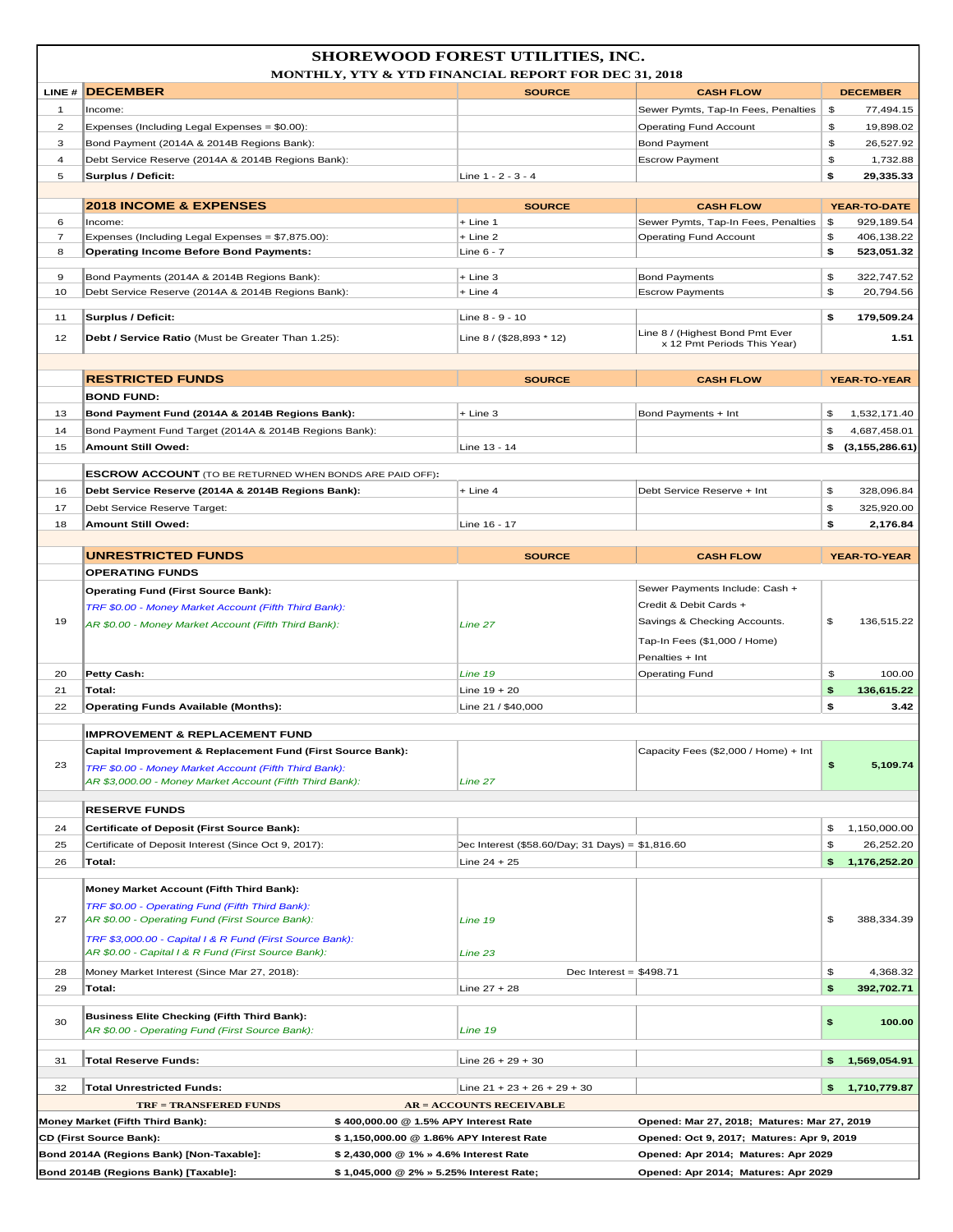| <b>CUSTOMERS IN</b><br><b>ARREARS</b> | <b>DOLLAR RANGE OF</b><br><b>ARREARS</b> | <b>PAYMENTS</b><br><b>OUTSTANDING</b> |
|---------------------------------------|------------------------------------------|---------------------------------------|
| 28                                    | $$.01 - $65.00$                          | \$<br>787.81                          |
| 118                                   | $$65.01 - $140.00$                       | 14,522.77<br>\$                       |
| 8                                     | $$140.01 - $300.00$                      | 1,932.09<br>\$                        |
| 3                                     | $$300.01 - $450.00$                      | \$<br>1,104.00                        |
|                                       | $$450.01 - $650.00$                      | \$<br>597.96                          |
| 0                                     | $$650.01 - $800.00$                      | \$<br>0.00                            |
|                                       | <b>OVER \$800.01</b>                     | \$<br>1,103.70                        |
|                                       | <b>AV. DELINQUENCY</b>                   |                                       |
| 159                                   | \$126.09                                 | \$20,048.33                           |

# ARREARAGES AS OF DECEMBER 31, 2018

# ARREARAGES AS OF JANUARY 23, 2019

| <b>CUSTOMERS IN</b><br><b>ARREARS</b> | <b>DOLLAR RANGE OF</b><br><b>ARREARS</b> | <b>PAYMENTS</b><br><b>OUTSTANDING</b> |  |  |
|---------------------------------------|------------------------------------------|---------------------------------------|--|--|
| 22                                    | $$.01 - $65.00$                          | \$<br>634.42                          |  |  |
| 52                                    | $$65.01 - $140.00$                       | 6,290.63<br>\$                        |  |  |
| 8                                     | $$140.01 - $300.00$                      | 1,932.09<br>\$                        |  |  |
| 3                                     | $$300.01 - $450.00$                      | \$1,104.00                            |  |  |
|                                       | $$450.01 - $650.00$                      | \$<br>597.96                          |  |  |
| 0                                     | $$650.01 - $800.00$                      | \$<br>0.00                            |  |  |
|                                       | <b>OVER \$800.01</b>                     | \$1,103.70                            |  |  |
|                                       | AV. DELINQUENCY                          |                                       |  |  |
| 87                                    | \$134.06                                 | \$11,662.80                           |  |  |

President Greg Schafer informed everyone that we had new signs made up, that will go up tomorrow (*January 25<sup>th</sup>*), and the signs remind you that your payment is due on the 1<sup>st</sup> of the month, although technically you are not late until after the  $15<sup>th</sup>$ . He commented that hopefully that will stimulate members to pay their bills.

Director Margie Stiles informed everyone that tomorrow (*January 25th*) she will be calling all members who owe less than \$140.00 to remind them they are past due on their account.

Secretary/Treasurer Tom Szefc informed everyone that on the January 23 *rd* Arrearage Chart, we have only 13 members who owe more than \$140.00, so they will be getting letters tomorrow.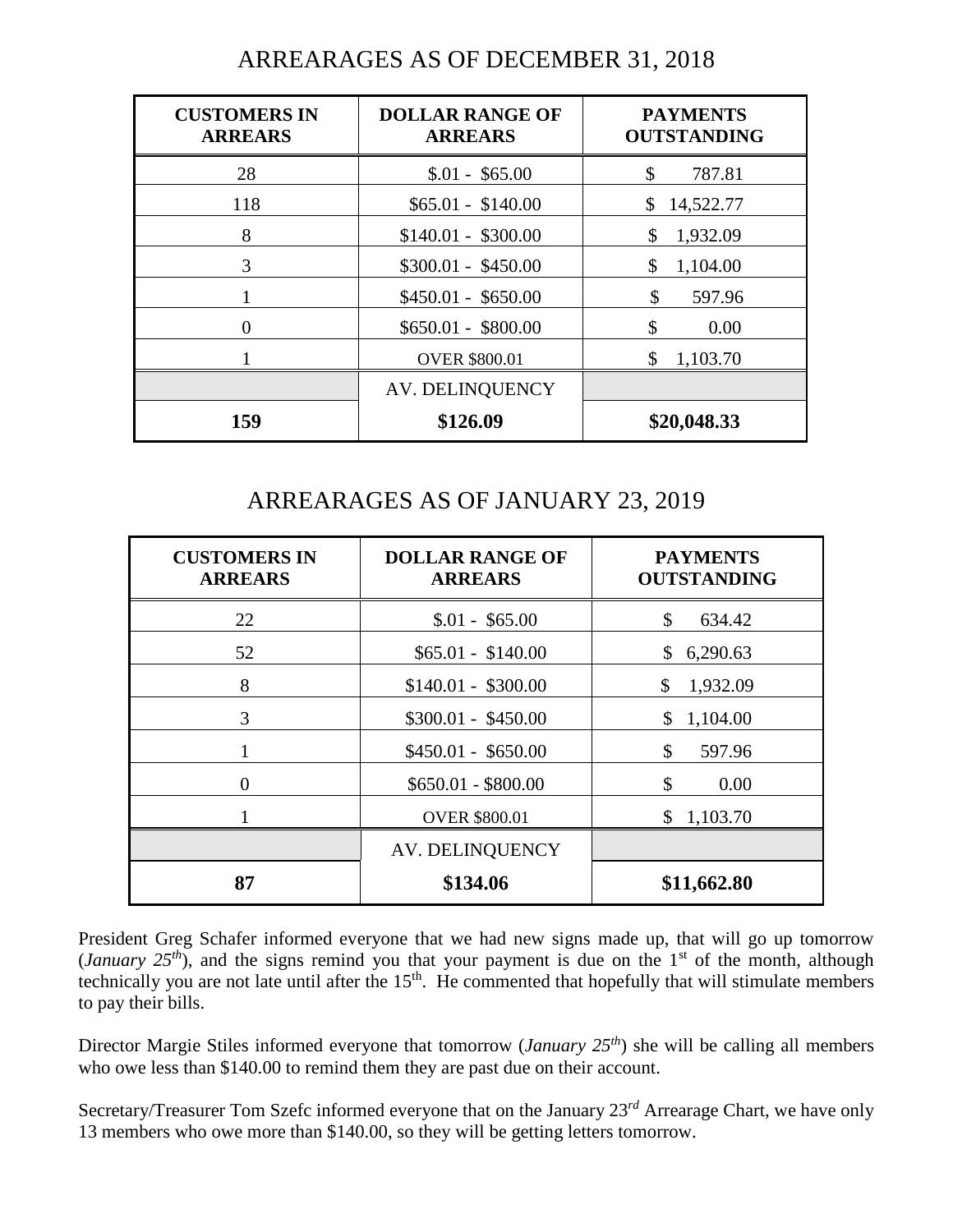**Secretary/Treasurer Tom Szefc** stated that we have enough email addresses now to set up a system that we can email everyone and remind them that their payment is due; however, we just don't have the time to do that right now. **President Greg Schafer** stated that there is software that will load those email addresses for us because entering 1100 emails could be a little bit of a task. He also added that software called Constant Contact is one we could take a look at; he used that one himself. **Plant Manager Forest Ash** added that Quick Books *(which we are currently using)* can also do it.

#### **OLD BUSINESS (CHANGES SINCE THE DECEMBER 20th PUBLIC MEETING) (15:19) By-Laws (Public Meetings to be Announced)**

President Greg Schafer stated that in the months of February and March we will aggressively address revising the By-laws. He further stated that ultimately when we make our determination as to what Bylaws we would like to revise, we will ask for a public meeting by mail and let everyone know what we are suggesting and to please come down and comment at the meeting. He also added that we will have at least a couple meetings on that; what you will see in the letter is the current language in the Bylaws, the suggested change, and the Board's reasoning behind those changes. He went on to say that he is a little concerned that members don't really understand the language that is contained in those By-laws; what the Board is looking to do, protects and benefits the membership in its entirety.

### **NEW BUSINESS (17:08)**

#### **Purchased 3 Additional Generac Generators**

President Greg Schafer informed everyone that we have purchased 3 additional Generac Generators which are located at Wexford Road, Amhurst Court, and Roxbury Road. He added that those are 30 Kw, water cooled, state of the art generators and they have been sitting on the pads for 8 weeks now while we wait for NIPSCO to connect the gas lines to them. He also added that those generators will keep the lift station operational if there is a power outage; all the newer subdivisions (Sagamore, Edgewood, and Arbor Lakes) are already supported by generators and with the three we just put in, we only have 4 lift stations to go which we are looking to get those in place this year.

President Greg Schafer stated that Home Depot is really giving us a great price on these generators; of course, we wait until Menards has their 11% off sale and then Home Depot will match that and give us an additional 11% off.

President Greg Schafer informed everyone that we have an old 150 Kw generator at the plant which we are not sure if we need one that large, but we are going to look at that one this year too because if that one goes down when we have a power outage, we will really have our hands full.

#### **Bids for Surrey Hill Lane and Roxbury Control Panels**

*Note: There are 14 lift stations in Shorewood Forest and the subdivisions Shorewood Forest Utilities serves. Each lift station has two pumps (one is a backup) that pump the raw sewage up hill to the plant or to the next lift station. Each lift station has a control panel and possibly a converter, to transfer electricity from the underground wiring NIPSCO provided to the electric motors attached to the pumps. The electricity provided to the lift stations are either single phase (3 wires) or 3 phase (4 wires); what we normally have in our homes is single phase electricity; 3 phase electricity is generally for heavy-duty equipment.* 

*For the 3 phase wiring that NIPSCO has provided to those lift stations, we do not need converters or sophisticated control panels because the pump motors and the underground wiring are 3 phase already. It is the single phase wiring that NIPSCO has provided to the lift station that require converters and sophisticated control panels.*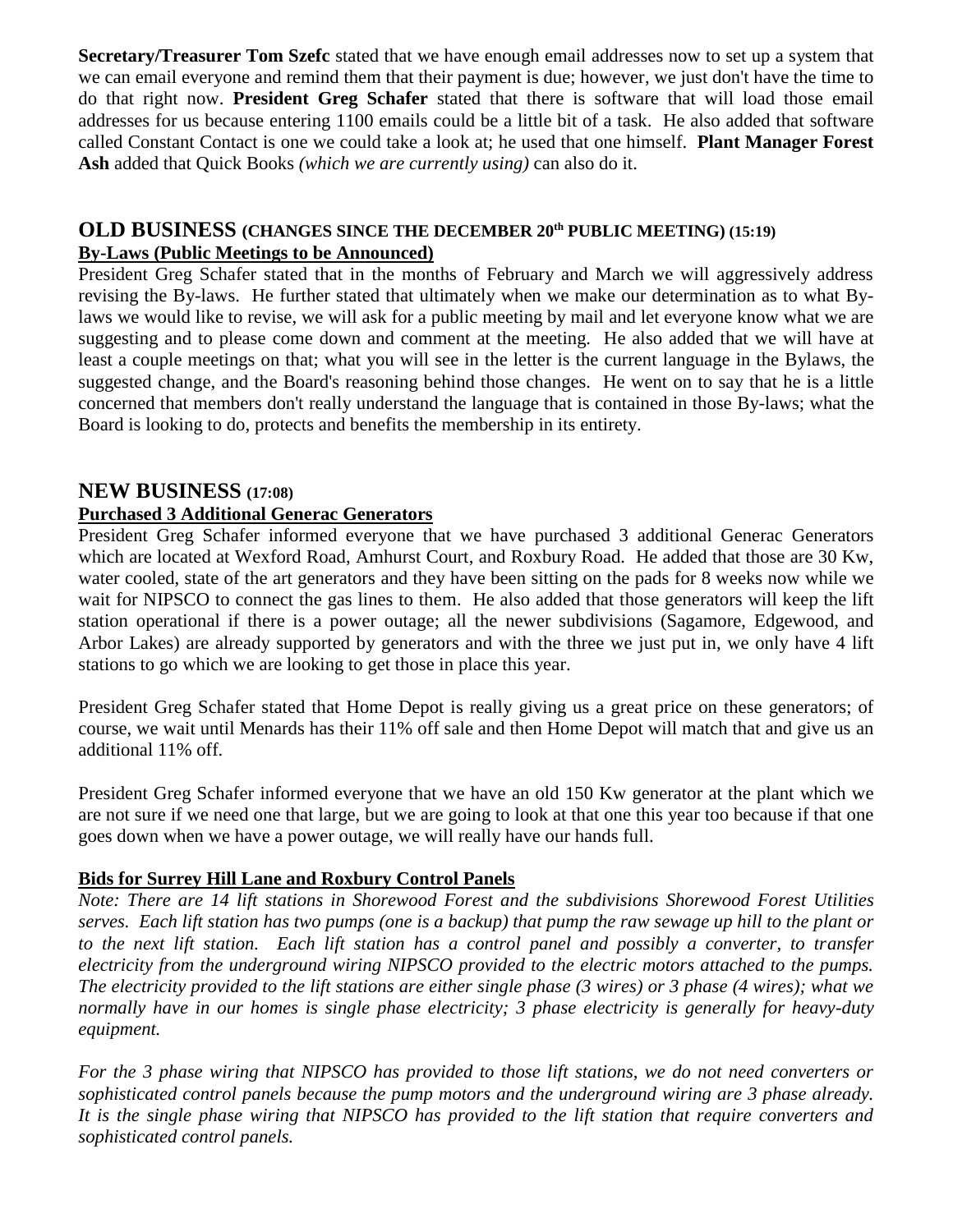*There are generally 3 kinds of converters that are used by Shorewood Forest Utilities: rotary phase, adda-phase, and variable frequency drive (VFD). Variable frequency drive converters are preferable because we only have 2 rotary phase and 3 add-a-phase equipped lift stations left and we would like to standardize all our pump motors with the variable frequency drives which is the newer technology and uses less electricity.*

*Keep in mind, all our pumps in the lift stations will only run on 3 phase electricity and different kinds of converters require different kinds of control panels. Rotary phase and add-a-phase converters only convert single phase electricity to 3 phase electricity, while variable frequency drive converters can do both, convert single phase electricity to 3 phase electricity or accept 3 phase electricity (if you want to be able to vary the speed of the motor which varies the speed and prolongs the life of the pump).* 

*Variable frequency drive converters are small enough to be mounted inside the control panel. The add-aphase converters have to be mounted on the outside of the control panel and it is essentially a transistorized version of the rotary phase converter. The rotary phase converters (which are fast becoming obsolete) have to be located outside the control panel on the ground because it is equipped with a 20-horsepower motor. These converters are then wired to the motors on the pumps, so in a sense, you have a converter which sole purpose is to change single phase electricity to 3 phase electricity.*

**Plant Manager Forest Ash** informed everyone that we have two lift stations that have the old rotary phase converters. He added that the new style control panels have variable frequency drives in them and it's cheaper to operate than the rotary phase and is more up to date. He also added that he got a bid on one control panel for \$15,000 without the variable frequency drive because he can get the variable frequency drive cheaper than they can; today he asked them to sharpen their pencil and give him a better price per unit on two control panels, but as of right now, he has not heard back from them. **President Greg Schafer** added that one of the reasons why we are making that change right now is that we are going to be putting a new gas powered generator at Surrey Hill Lane which has a rotary phase converter requiring piping and electrical work, so now is the time to change it out to a variable frequency drive before we put the new generator in; why put the new generator in and pipe to the old technology and then later on we have to re-pipe everything and double do it? He added that we are not in any hurry to change out Roxbury right now because it already has rotary phase converter and components in place and the only thing we have left to do is wait for NIPSCO to connect the gas lines to that generator.

#### **Residential Storm Water Infiltrating SFU's Sewer Main**

**President Greg Schafer** stated that we know on an average day that our flow is generally around 200,000 to 340,000 gallons per day and on a rainy day our highest flow in the last few years was about 800,000 to 900,000 gallons per day; so water is getting into our sewer system one way or another and part of the problem is sump pumps and downspouts that are illegally dumping water into our sewer system. He further informed everyone that a letter will be sent notifying members they will have 120 days or until May 31st to determine if they have a problem and fix it; if they are caught with a sump pump or downspout that is dumping into the sewer system, they are subject to a \$1000 fine. **Secretary/Treasurer Tom Szefc** stated that it is also illegal in the state of Indiana. **President Greg Schafer** added that it is also costly to the membership; how we are going to catch this illegal dumping into the sewer system is to perform a smoke test and/or there are also a few other ways that we are not going to disclose at this time that will allow us to make that determination.

President Greg Schafer stated that if you don't know if you are illegally tied into our sewer system, hire a plumber; but if we have the time, we are willing to send an employee out to take a look at your plumbing to determine if that is a possibility. He added that when your sump pump kicks on, if water is discharging into your yard or out into the street, it is being properly discharged; if not, there is a chance you are dumping that water illegally into our sewer system.